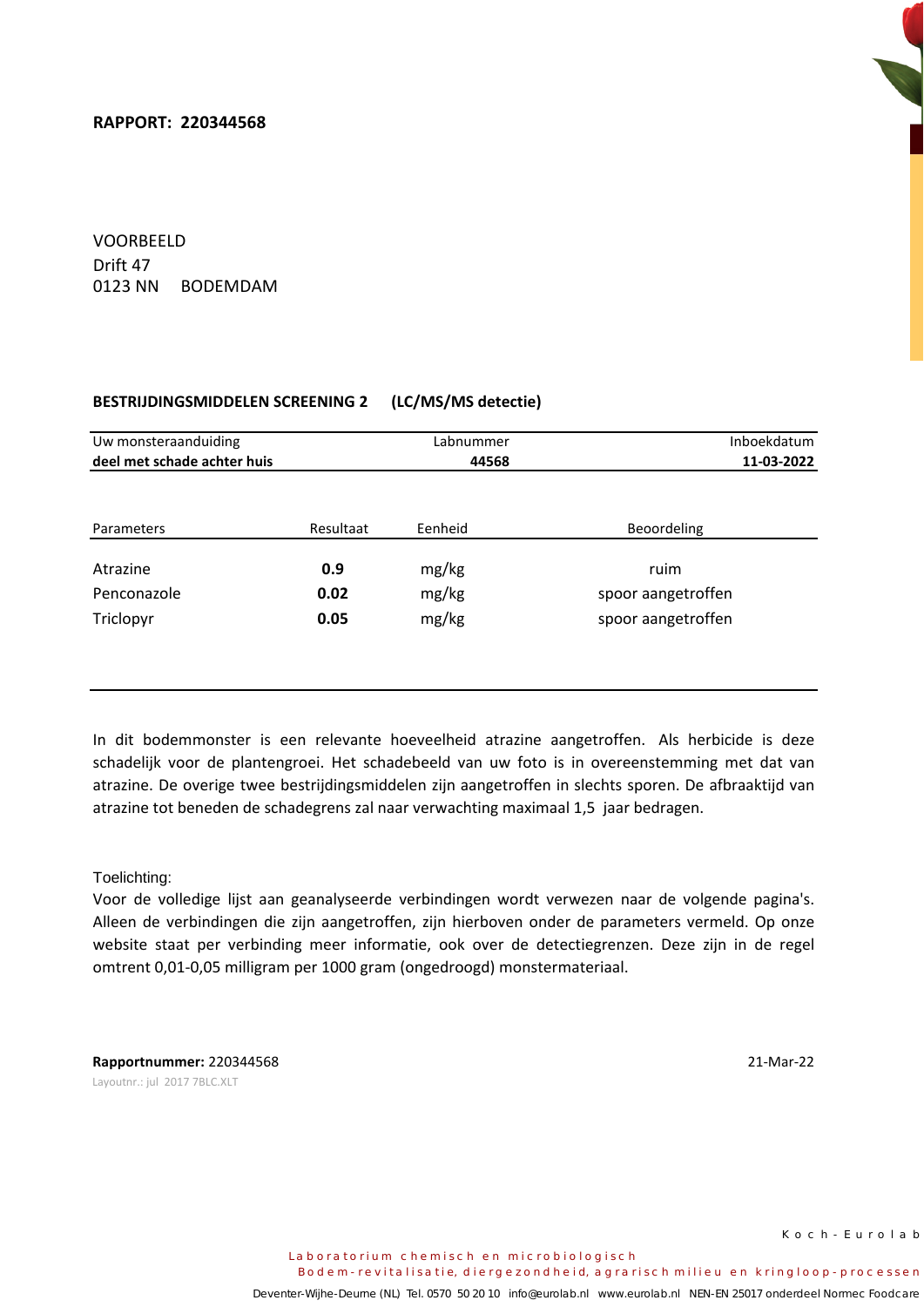# **LIJST ONDERZOCHTE BESTRIJDINGSMIDDELEN SCREENING 2**

| lijst werkzame stoffen en afbraakproducten (metabolieten) |                              |                             |
|-----------------------------------------------------------|------------------------------|-----------------------------|
| 1-Naphthylacetic acid                                     | Butoxycarboxim               | Dicamba                     |
| $2,4-D$                                                   | <b>Buturon</b>               | Dichlofluanide              |
| $2,4-DB$                                                  | Carbaryl                     | Dichloorvos                 |
| $2,4,5-T$                                                 | Carbendazim                  | Dichlorfen                  |
| 2-Naphthoxyacetic acid                                    | Carbetamide                  | Dichlorprop                 |
| 6-Benzyladenine                                           | Carbofuran                   | Diclobutrazol               |
| Abamectine                                                | Carbofuran-3-hydroxy         | <b>Dicrotofos</b>           |
| Acefaat                                                   | Carbofuran-3-keto            | Diethofencarb               |
| Acequinocyl                                               | Carbosulfan                  | Difenoconazool              |
| Acetamiprid                                               | Carboxin                     | Diflubenzuron               |
| Alanycarb                                                 | Carfentrazone-ethyl          | Dimethenamid                |
| Aldicarb                                                  | Carpropamid                  | Dimethirimol                |
| Aldicarb-sulfon                                           | Chloorbromuron               | Dimethoaat                  |
| Aldicarb-sulfoxide                                        | Chloortoluron                | Dimethomorph                |
| Ametoctradin                                              | Chloorthiofos                | Dimoxystrobin               |
| Amisulbron                                                | Chloorthiofos-sulfon         | Diniconazool                |
| Amitraz                                                   | Chloramben                   | Dinocap                     |
| Amitraz DMA                                               | Chlorantraniliprole          | Dinotefuran                 |
| <b>Amitraz DMF</b>                                        | (Rynaxypyr)                  | Dipropetryn                 |
| <b>Amitraz DMPF</b>                                       | Chlordecone hydrate          | Diuron                      |
| Amitrol                                                   | Chlordimeform                | <b>DMSA</b>                 |
| Anilazin                                                  | Chlorfluazuron               | <b>DMST</b>                 |
| Asulam                                                    | Chlorthion                   | Dodemorf                    |
| Atrazine                                                  | Clethodim                    | Dodine                      |
| Azaconazool                                               | Climbazol                    | Emamectine (benzoate B1a)   |
| Azadirachtin                                              | Clofentezine                 | Epoxiconazool               |
| Azamethifos                                               | Clopyralid                   | Ethiofencarb                |
| Azimsulfurom                                              | Clothianidin                 | Ethiofencarb-sulfon         |
| Azinfos-methyl                                            | Crimidine                    | Ethiofencarb-sulfoxide      |
| Azoxystrobine                                             | Cyantraniliprole (Cyazypyr)  | Ethiprole                   |
| Azadirachtin                                              | Cyazofamide                  | Ethirimol                   |
| Barban                                                    | Cyclanilide                  | Etofenprox                  |
| Beflubutamid                                              | Cycloxydim                   | Etoxazol                    |
| Benfuracarb als carbofuran                                | Cycloxydim                   | ETU                         |
| Benomyl als carbendazim                                   | Cyflufenamid                 | Famophos ( = Famphur)       |
| Benoxacor                                                 | Cyflumetofen                 | Famoxadone                  |
| Bentazon                                                  |                              | Fenamidone                  |
| Benthiavalicarb-isopropyl                                 | Cymoxanil<br>Cyproconazool   | Fenamifos                   |
| Bifaxen                                                   | Cyprodinil                   | Fenamiphos-sulfone          |
| Bitertanol                                                | Cythioate                    | Fenamiphos-sulfoxide        |
| <b>Boscalid</b>                                           | Daminozide                   | Fenarimol                   |
|                                                           | <b>DEET</b>                  |                             |
| Bromoxynil<br>Bromuconazool                               |                              | Fenazaquin<br>Fenbuconazool |
|                                                           |                              |                             |
| <b>Bupirimaat</b>                                         | Demeton-S-methyl sulfoxide ( | Fenhexamide                 |
| Buprofezin                                                | = oxydemeton-methyl)         | Fenmedifam                  |
| Butafenacil                                               | Demeton-S-methylsulfon       | Fenoxycarb                  |
| Butocarboxin                                              | Desmedifam                   | Fenpropidin                 |
| Butocarboxim sulfoxide                                    | Diafenthiuron                | Fenpropimorf                |

#### **Rapportnummer:** 220344568

Layoutnr.: jul 2017 7BLC.XLT

21-Mar-22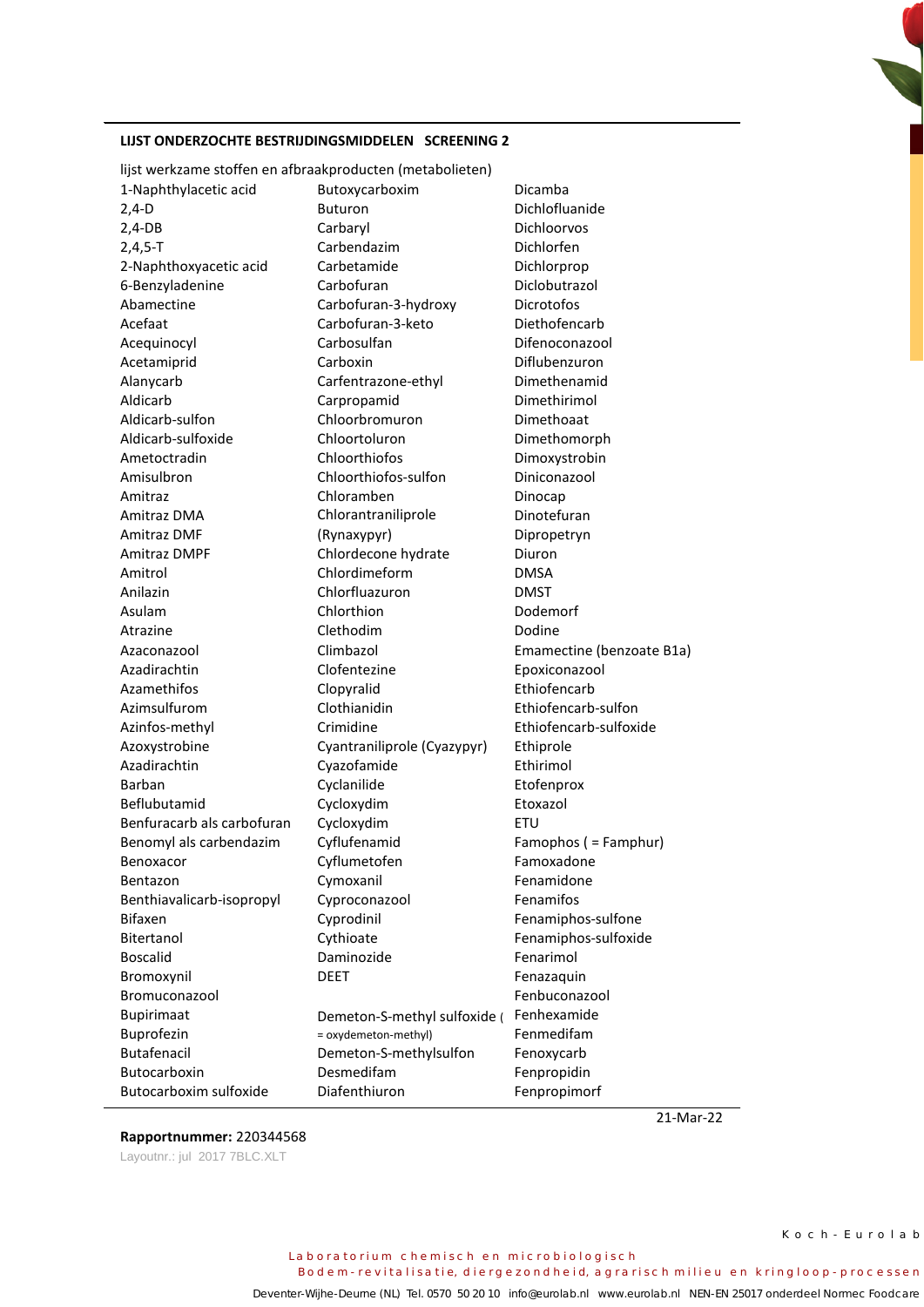# LIJST ONDERZOCHTE BESTRIJDINGSMIDDELEN SCREENING 2 (vervolg)

Fenpyroximaat Fenoprop (2,4,5-TP) Fenthion Fenthion-oxon Fenthion-oxon-sulfone Fenthion-oxon-sulfoxide Fenthion-sulfone Fenthion-sulfoxide Fipronil Flonicamid **Flonicamid TFNA-AM** Flonicamid-TFNA Flonicamid-TFNG Florasulam Fluazifop-p-butyl Fluazifop (free acid) Fluazinam Flubendiamide Flucycloxuron Flufenacet Flufenoxuron Flufenoxuron Flumioxazin Fluopicolide Fluopvram Fluotrimazol Fluoxastrobin Fluquinconazool Fluroxypyr Fluroxypyr-1methylheptylester Flusilazol Fluthiacet-methyl Flutolanil Flutriafol Fluxapyroxad Forchlorfenuron Formetanaat hydrochloride Fosalon Fosetyl-aluminium Ensmet Fosmet-oxon Fosphamidon Fosthiazaat Foxim Furalaxyl Furathiocarb Furmecyclox

Halofenozide Haloxyfop Hexaconazool Hexaflumuron Hexythiazox Hymexazol Imazalil Imazaquin Imibenconazole Imidacloprid Indoxacarb Iodosulforon-methyl loxvnil Iprovalicarb Isocarbofos Isoprothiolane Isopyrazam Isouron Isoxaben Isoxaflutole Isovathion Kresoxim-methyl Lenacil Linuron Lodosulfuron-methyl Lufenuron Malathion Maleïne hydrazide Mandipropamid **MCPA MCPB** Mecoprop (MCPP) Mefenacet Mefenpyr-diethyl Mepanipyrim Mephosfolan Mepronil Meptyldinocap Mesosulfuron-methyl Mesotrione Metaflumizone Metalaxyl Metamitron Metconazole Methamidofos Methidathion Methiocarb (=mercaptodimethur) Methiocarb-sulfon

Methiocarb-sulfoxide Methomyl Methoxyfenozide Metobromuron Metosulam Metoxuron Metsulforon-methyl Milbemectine Monocrotofos Monolinuron Monuron Myclobutanil Naled Neburon Nicosulfuron Nitenpyram Nitralin Novaluron Nuarimol Omethoate Oxadixyl Oxamyl Oxamyl-Oxime Oxycarboxin Paclobutrazol Paraoxon-ethyl Paraoxon-methyl Pebulate Penconazole Pencycuron Penthiopyrad Picloram Picolinafen Picoxystrobine Pinoxaden Piperonyl butoxide Pirimicarb Pirimicarb-desmethyl Prochloraz Profenofos Prohexadion-calcium Propamocarb hydrochloride Propaquizafop Propiconazole Propoxur Propyzamide Proquinazid Prosulfocarb

# Rapportnummer: 220344568

Layoutnr.: jul 2017 7BLC.XLT

21-Mar-22